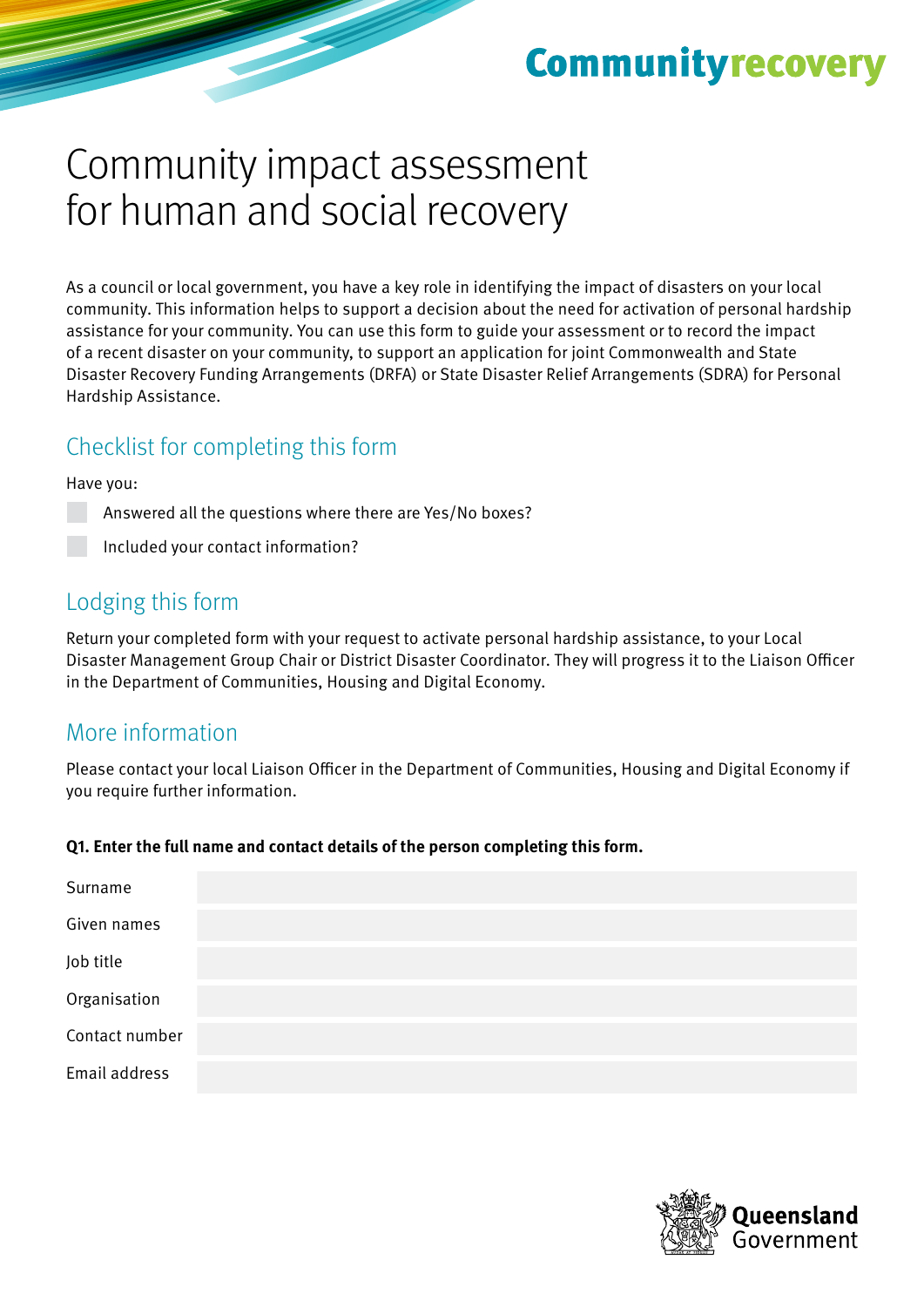#### **Q2. Enter the details of the area that has been impacted.**

What is the name of your local government area: Briefly describe what has occurred:

What towns or geographic area have been impacted? If possible, provide a map detailing the areas impacted.

#### **Q3. Describe the damages and loss your community has experienced.**

| Homes damaged or lost:                                                                         | No l | $Yes - please provide details$ |  |
|------------------------------------------------------------------------------------------------|------|--------------------------------|--|
| Describe the number of homes damages or lost, type of properties, location and type of damage. |      |                                |  |
|                                                                                                |      |                                |  |

| Lives lost during the event:<br>Describe the number of lives lost, gender and ages.               | Yes - please provide details<br>No |
|---------------------------------------------------------------------------------------------------|------------------------------------|
|                                                                                                   |                                    |
|                                                                                                   |                                    |
|                                                                                                   |                                    |
| Injuries and illnesses:<br>Describe the types of injuries and illnesses as a result of the event. | Yes - please provide details<br>No |
|                                                                                                   |                                    |
|                                                                                                   |                                    |
|                                                                                                   |                                    |
|                                                                                                   |                                    |
| Possessions damaged or lost:                                                                      | Yes - please provide details<br>No |
| Include the types of items damaged or lost.                                                       |                                    |
|                                                                                                   |                                    |
|                                                                                                   |                                    |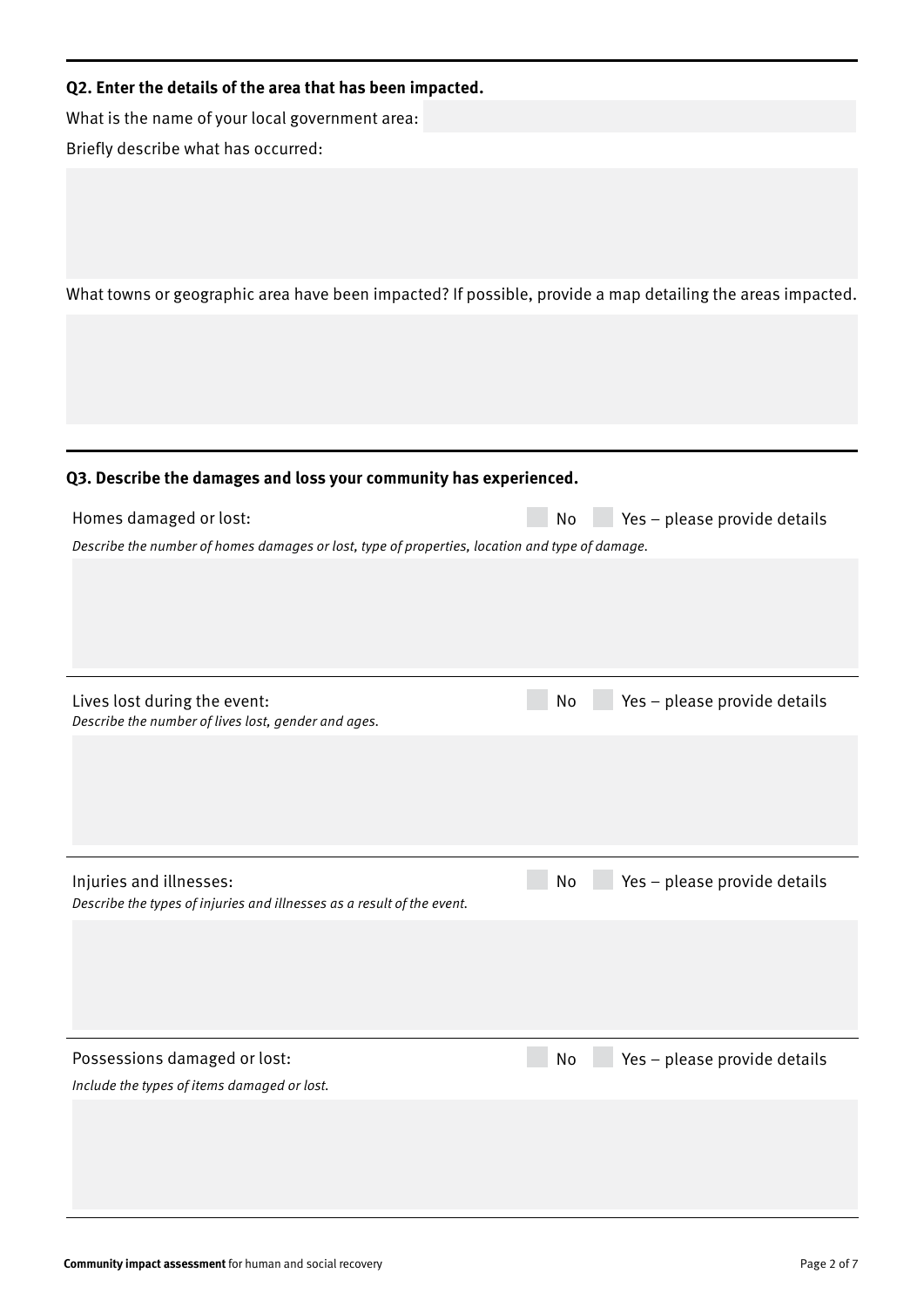| Essential services or infrastructure damaged (Tick all that apply):              |               |  |        |                              |
|----------------------------------------------------------------------------------|---------------|--|--------|------------------------------|
| No                                                                               | Water         |  | Roads  |                              |
| Phonelines                                                                       | Sewerage      |  | Other: |                              |
| Powerlines                                                                       | Railway lines |  |        |                              |
| Lost or deferred income, trade or sales, such as from<br>tourism and retail:     |               |  | No     | Yes - please provide details |
|                                                                                  |               |  |        |                              |
| Damage or loss to health infrastructure:                                         |               |  | No     | Yes - please provide details |
|                                                                                  |               |  |        |                              |
| Damage or loss of social infrastructure, such as halls,<br>schools and services: |               |  | No     | Yes - please provide details |
|                                                                                  |               |  |        |                              |
| Damage or loss of sport and recreation infrastructure:                           |               |  | No     | Yes - please provide details |
|                                                                                  |               |  |        |                              |
| Damage or loss of critical businesses, such as<br>supermarkets and chemists:     |               |  | No     | Yes - please provide details |
|                                                                                  |               |  |        |                              |
| Health impacts, such as deferral of procedures:                                  |               |  | No     | Yes - please provide details |
|                                                                                  |               |  |        |                              |
| Damage or loss to items of cultural significance:                                |               |  | No     | Yes - please provide details |
|                                                                                  |               |  |        |                              |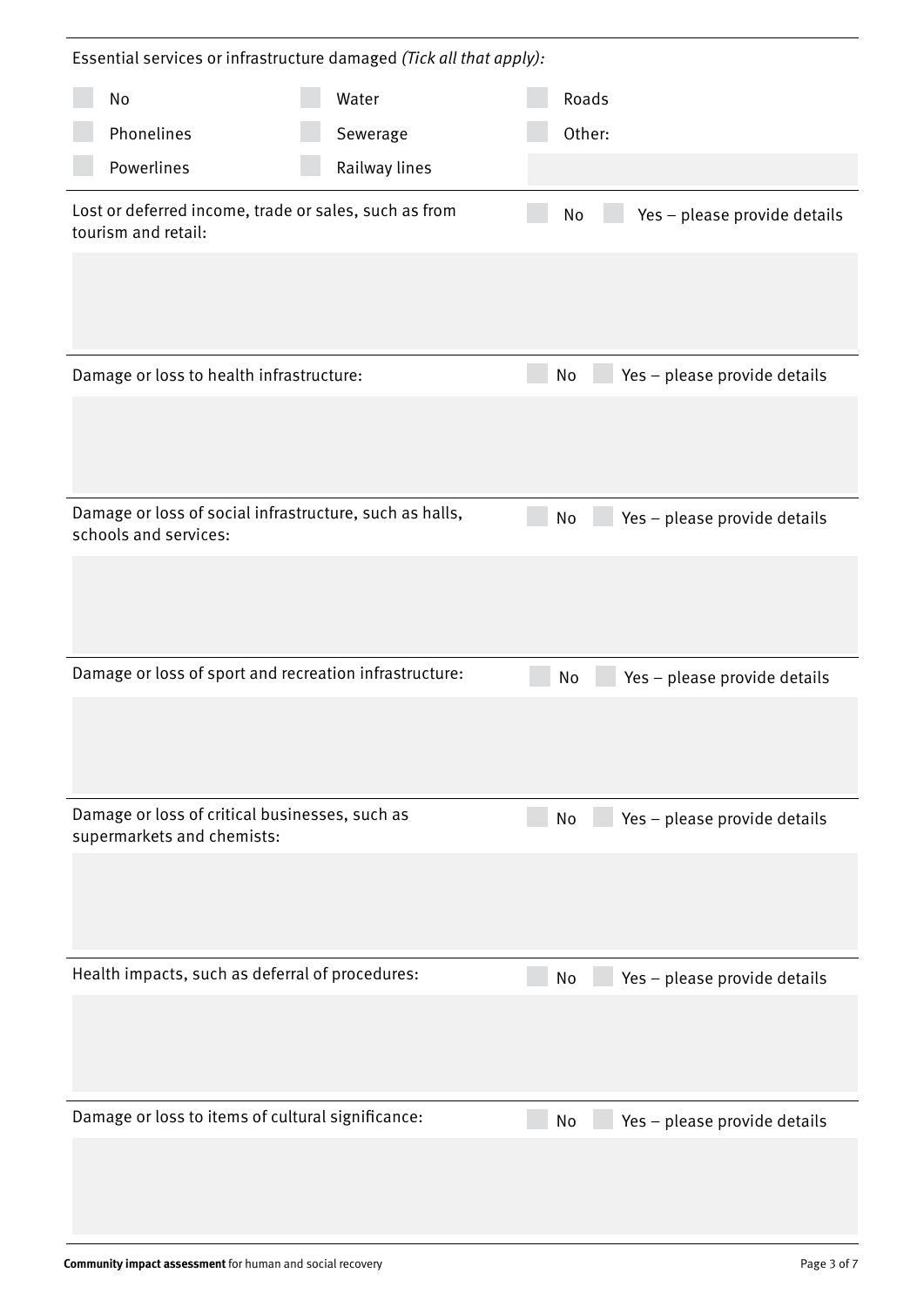### **Q4. Describe the impacts to the people in your community, as a result of the event.**

| Friends and family separated as a result of the event: | Yes - please provide details<br>No |
|--------------------------------------------------------|------------------------------------|
|                                                        |                                    |
| People experiencing bereavement:                       | Yes - please provide details<br>No |
|                                                        |                                    |
| Domestic and family violence:                          | Yes - please provide details<br>No |
|                                                        |                                    |
| Drug and alcohol misuse:                               | Yes - please provide details<br>No |
|                                                        |                                    |
| Jobs and livelihoods lost:                             | Yes - please provide details<br>No |
|                                                        |                                    |
| Mental health, trauma and stress:                      | Yes - please provide details<br>No |
|                                                        |                                    |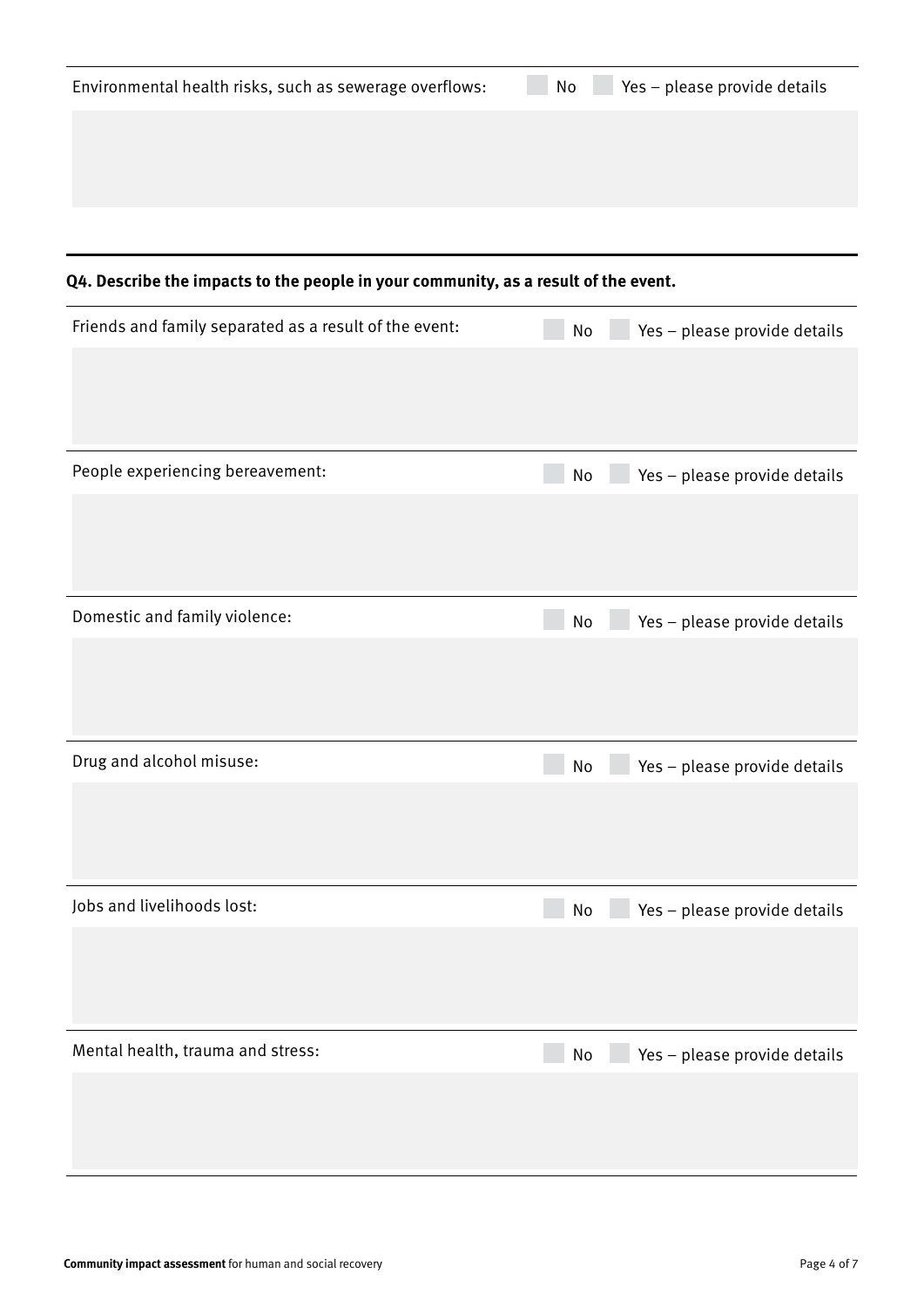| Relationship breakdown:                                 | Yes - please provide details<br>No                           |
|---------------------------------------------------------|--------------------------------------------------------------|
| Disruption to service provision and/or client supports: | Yes - please provide details<br>No                           |
| Disruption to education:                                | Yes - please provide details<br>No                           |
| Individual emotional and social wellbeing:              | Yes - please provide details<br>No                           |
| Displacement from home or personal accommodation:       | Yes - please provide details<br>No                           |
| Displacement from neighbourhood and community:          | Yes - please provide details<br>$\operatorname{\mathsf{No}}$ |
| Economic hardship:                                      | Yes - please provide details<br>$\operatorname{\mathsf{No}}$ |
| Isolation:                                              | Yes - please provide details<br>No                           |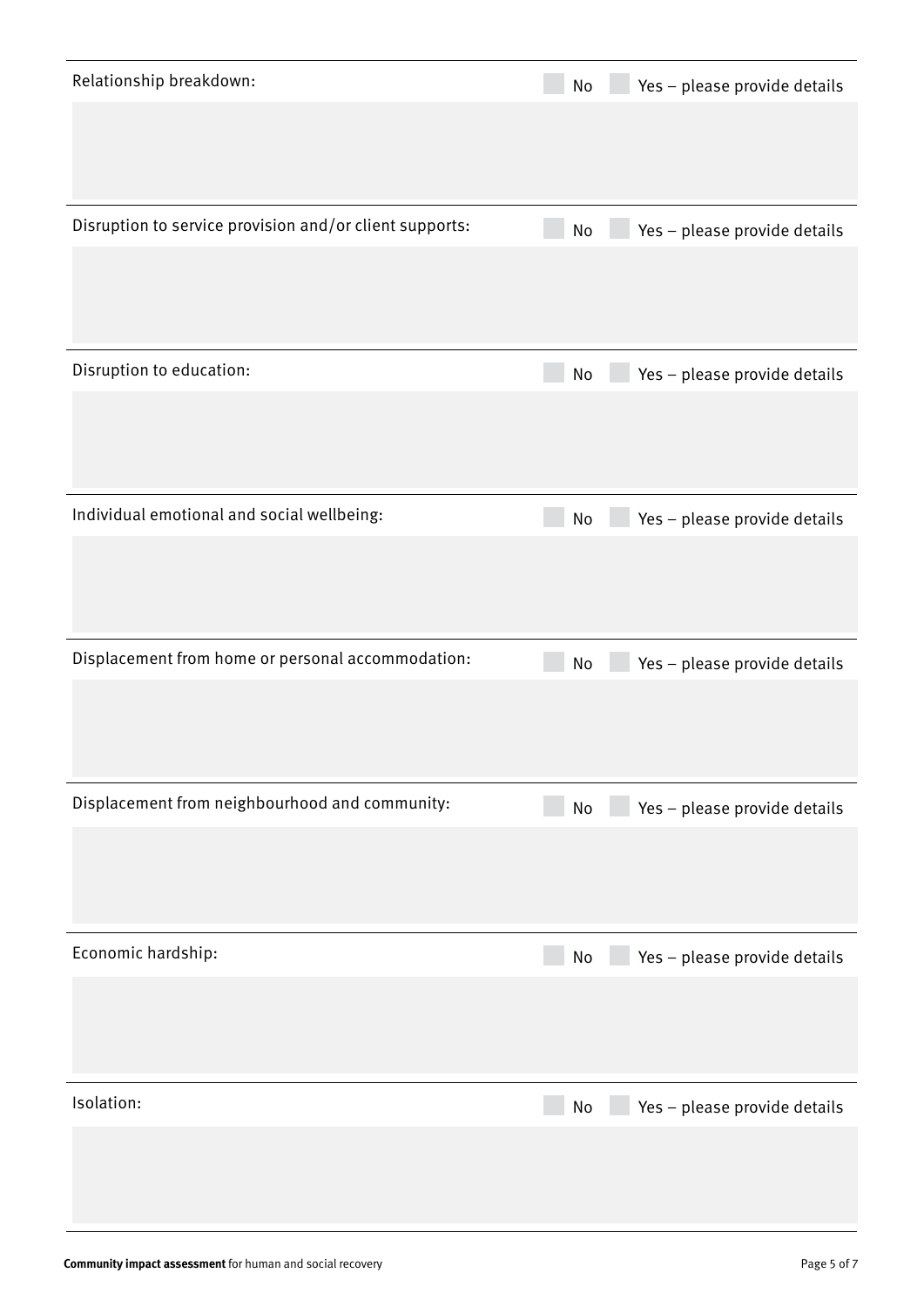| Disruption to community events:                                                                                         | Yes - please provide details<br>No |
|-------------------------------------------------------------------------------------------------------------------------|------------------------------------|
|                                                                                                                         |                                    |
|                                                                                                                         |                                    |
| Additional household costs, such as cleaning up, drying out,<br>alternative accommodation and transport, medical costs: | Yes - please provide details<br>No |
|                                                                                                                         |                                    |
| Homelessness:                                                                                                           | Yes - please provide details<br>No |
|                                                                                                                         |                                    |
| Disruption to sports, recreation, arts and cultural activities:                                                         | Yes - please provide details<br>No |
|                                                                                                                         |                                    |
|                                                                                                                         |                                    |
| Disruption to social connections and networks:                                                                          | Yes - please provide details<br>No |
|                                                                                                                         |                                    |
| Loss of cultural connection:                                                                                            | Yes - please provide details<br>No |
|                                                                                                                         |                                    |
| Damage or destruction to businesses and workplaces:                                                                     | Yes - please provide details<br>No |
|                                                                                                                         |                                    |
| Produce damaged, lost or deferred:                                                                                      | Yes - please provide details<br>No |
|                                                                                                                         |                                    |